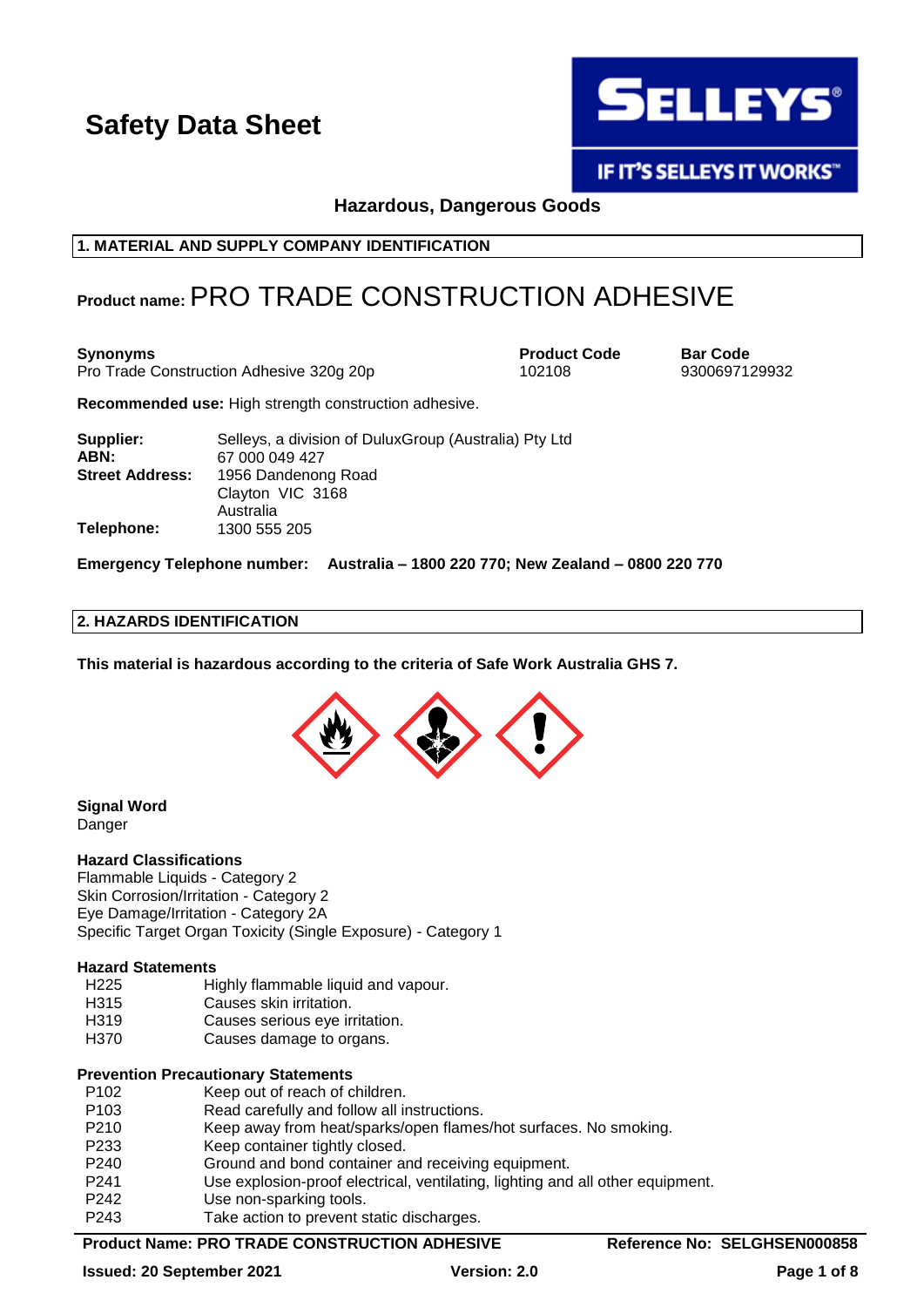

### **IF IT'S SELLEYS IT WORKS"**

| P260             | Do not breathe dust, fume, gas, mist, vapours or spray.                               |
|------------------|---------------------------------------------------------------------------------------|
| P264             | Wash hands, face and all exposed skin thoroughly after handling.                      |
| P270             | Do not eat, drink or smoke when using this product.                                   |
| P <sub>280</sub> | Wear protective gloves/protective clothing including eye/face protection and suitable |
|                  | respirator.                                                                           |

### **Response Precautionary Statements**

| P <sub>101</sub> | If medical advice is needed, have product container or label at hand.                                       |
|------------------|-------------------------------------------------------------------------------------------------------------|
| P303+P361+P353   | IF ON SKIN (or hair): Take off immediately all contaminated clothing. Rinse skin with<br>water [or shower]. |
| P305+P351+P338   | IF IN EYES: Rinse cautiously with water for several minutes. Remove contact                                 |
|                  | lenses, if present and easy to do. Continue rinsing.                                                        |
| P308+P311        | IF exposed or concerned: Call a POISON CENTER/doctor (insert appropriate source                             |
|                  | of emergency medical advice).                                                                               |
| P332+P313        | If skin irritation occurs: Get medical advice/attention.                                                    |
| P337+P313        | If eye irritation persists: Get medical advice/attention.                                                   |
| P362+P364        | Take off contaminated clothing and wash it before reuse                                                     |

### **Storage Precautionary Statements**

| P403+P235 | Store in a well-ventilated place. Keep cool. |
|-----------|----------------------------------------------|
| P405      | Store locked up.                             |

### **Disposal Precautionary Statement**

P501 Dispose of contents/container in accordance with local, regional, national and international regulations.

**Poison Schedule:** Not Applicable

### **DANGEROUS GOOD CLASSIFICATION**

Classified as Dangerous Goods by the criteria of the "Australian Code for the Transport of Dangerous Goods by Road & Rail" and the "New Zealand NZS5433: Transport of Dangerous Goods on Land".

### **Dangerous Goods Class:** 3

| 3. COMPOSITION INFORMATION                                                                                                                                                                            |        |                                                    |
|-------------------------------------------------------------------------------------------------------------------------------------------------------------------------------------------------------|--------|----------------------------------------------------|
| <b>CHEMICAL ENTITY</b>                                                                                                                                                                                | CAS NO | <b>PROPORTION</b>                                  |
| Naphtha, petroleum, hydrotreated light<br>64742-49-0<br>Phenol, 2,2'-methylenebis[6-(1,1-dimethylethyl)-4-methyl-<br>119-47-1<br>Ingredients determined to be non-hazardous or below reporting limits |        | 10-30 $% (w/w)$<br>$<$ 1 % (w/w)<br><b>Balance</b> |
|                                                                                                                                                                                                       |        | 100%                                               |

### **4. FIRST AID MEASURES**

If poisoning occurs, contact a doctor or Poisons Information Centre (Phone Australia 131 126, New Zealand 0800 764 766).

**Inhalation:** Remove victim from exposure - avoid becoming a casualty. Remove contaminated clothing and loosen remaining clothing. Allow patient to assume most comfortable position and keep warm. Keep at rest until fully recovered. Seek medical advice if effects persist.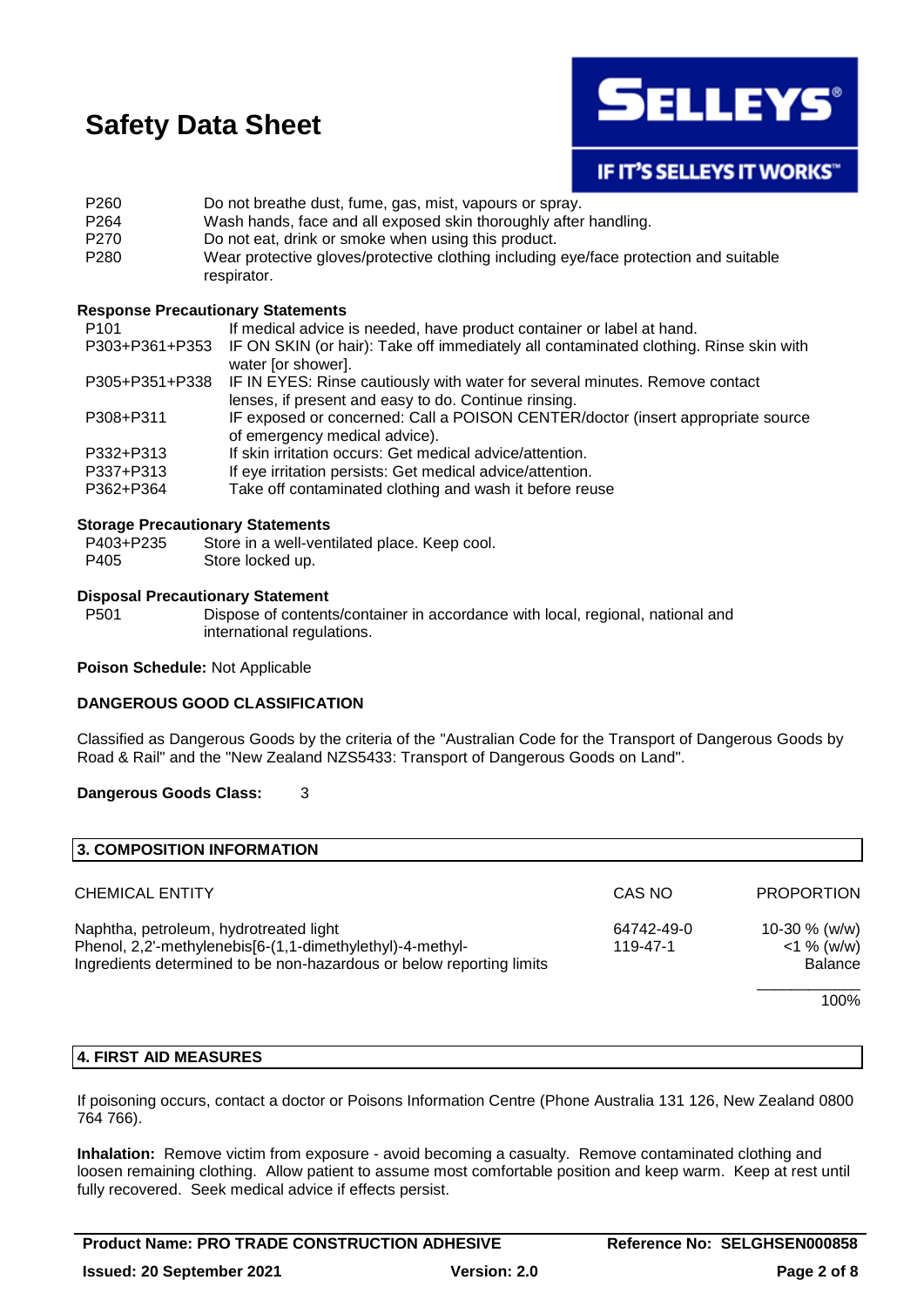**SELLEYS**®

## IF IT'S SELLEYS IT WORKS"

**Skin Contact:** If skin or hair contact occurs, immediately remove contaminated clothing and flush skin and hair with running water. Continue flushing with water until advised to stop by the Poisons Information Centre or a Doctor; or for 15 minutes and transport to Doctor or Hospital. For gross contamination, immediately drench with water and remove clothing. Continue to flush skin and hair with plenty of water (and soap if material is insoluble). For skin burns, cover with a clean, dry dressing until medical help is available. If blistering occurs, do NOT break blisters. If swelling, redness, blistering, or irritation occurs seek medical assistance.

**Eye contact:** If in eyes, hold eyelids apart and flush the eyes continuously with running water. Continue flushing until advised to stop by the Poisons Information Centre or a Doctor; or for at least 15 minutes and transport to Doctor or Hospital.

**Ingestion:** Rinse mouth with water. If swallowed, do NOT induce vomiting. Give a glass of water to drink. Never give anything by the mouth to an unconscious patient. If vomiting occurs give further water. Seek medical advice.

**PPE for First Aiders:** Wear safety shoes, overalls, gloves, safety glasses, respirator. Use with adequate ventilation. If inhalation risk exists wear organic vapour/particulate respirator meeting the requirements of AS/NZS 1715 and AS/NZS 1716. Available information suggests that gloves made from nitrile rubber should be suitable for intermittent contact. However, due to variations in glove construction and local conditions, the user should make a final assessment. Always wash hands before smoking, eating, drinking or using the toilet. Wash contaminated clothing and other protective equipment before storing or re-using.

**Notes to physician:** Treat symptomatically.

### **5. FIRE FIGHTING MEASURES**

### **Hazchem Code:** •3Y

**Suitable extinguishing media:** If material is involved in a fire use alcohol resistant foam or dry agent (carbon dioxide, dry chemical powder).

**Specific hazards:** Highly flammable liquid and vapour. May form flammable vapour mixtures with air. Flameproof equipment necessary in area where this chemical is being used. Nearby equipment must be earthed. Electrical requirements for work area should be assessed according to AS3000. Vapour may travel a considerable distance to source of ignition and flash back. Avoid all ignition sources. All potential sources of ignition (open flames, pilot lights, furnaces, spark producing switches and electrical equipment etc) must be eliminated both in and near the work area. Do NOT smoke.

**Fire fighting further advice:** Heating can cause expansion or decomposition leading to violent rupture of containers. If safe to do so, remove containers from path of fire. Keep containers cool with water spray. On burning or decomposing may emit toxic fumes. Fire fighters to wear self-contained breathing apparatus and suitable protective clothing if risk of exposure to vapour or products of combustion or decomposition.

### **6. ACCIDENTAL RELEASE MEASURES**

### **SMALL SPILLS**

Wear protective equipment to prevent skin and eye contamination. Avoid inhalation of vapours or dust. Wipe up with absorbent (clean rag or paper towels). Collect and seal in properly labelled containers or drums for disposal.

### **LARGE SPILLS**

If safe to do so, shut off all possible sources of ignition. Clear area of all unprotected personnel. Slippery when spilt. Avoid accidents, clean up immediately. Wear protective equipment to prevent skin and eye contamination and the inhalation of dust. Work up wind or increase ventilation. Cover with damp absorbent (inert material, sand or soil). Sweep or vacuum up, but avoid generating dust. Use a spark-free shovel. Collect and seal in properly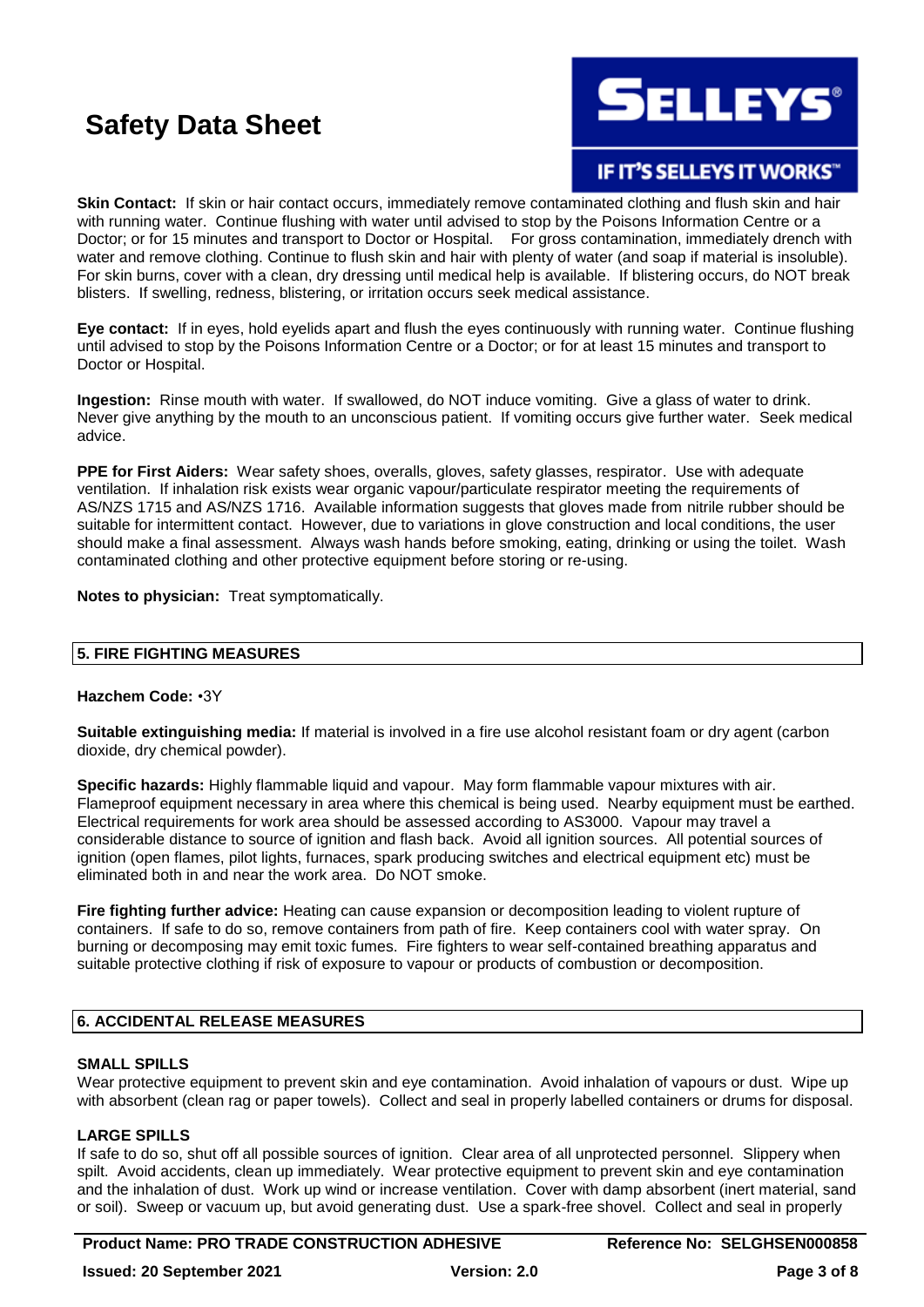

labelled containers or drums for disposal. If contamination of crops, sewers or waterways has occurred advise local emergency services.

### **Dangerous Goods - Initial Emergency Response Guide No:** 14

### **7. HANDLING AND STORAGE**

Handling: Avoid eye contact and skin contact. Avoid inhalation of dust.

**Storage:** Store in a cool, dry, well-ventilated place and out of direct sunlight. Store away from foodstuffs. Store away from incompatible materials described in Section 10. Store away from sources of heat and/or ignition. Store locked up. Keep container standing upright. Keep containers closed when not in use - check regularly for spills.

This material is classified as a Class 3 Flammable Liquid as per the criteria of the "Australian Code for the Transport of Dangerous Goods by Road & Rail" and/or the "New Zealand NZS5433: Transport of Dangerous Goods on Land" and must be stored in accordance with the relevant regulations.

### **8. EXPOSURE CONTROLS / PERSONAL PROTECTION**

**National occupational exposure limits:** No value assigned for this specific material by Safe Work Australia.

**Biological Limit Values:** As per the "National Model Regulations for the Control of Workplace Hazardous Substances (Safe Work Australia)" the ingredients in this material do not have a Biological Limit Allocated.

**Engineering Measures:** Natural ventilation should be adequate under normal use conditions.

**Personal Protection Equipment:** SAFETY SHOES, OVERALLS, GLOVES, SAFETY GLASSES, RESPIRATOR.

Wear safety shoes, overalls, gloves, safety glasses, respirator. Use with adequate ventilation. If inhalation risk exists wear organic vapour/particulate respirator meeting the requirements of AS/NZS 1715 and AS/NZS 1716. Available information suggests that gloves made from nitrile rubber should be suitable for intermittent contact. However, due to variations in glove construction and local conditions, the user should make a final assessment. Always wash hands before smoking, eating, drinking or using the toilet. Wash contaminated clothing and other protective equipment before storing or re-using.

**Hygiene measures:** Keep away from food, drink and animal feeding stuffs. When using do not eat, drink or smoke. Wash hands prior to eating, drinking or smoking. Avoid contact with clothing. Avoid eye contact and skin contact. Avoid inhalation of dust. Ensure that eyewash stations and safety showers are close to the workstation location.

### **9. PHYSICAL AND CHEMICAL PROPERTIES Form:** Paste **Colour:** Beige **Odour:** Solvent **Solubility:** Insoluble in water. Soluble in organic solvents. **Specific Gravity:** 1.12 - 1.16 **Relative Vapour Density (air=1):** >1<br>**Vapour Pressure (20 °C): N** Av **Vapour Pressure (20 °C): Flash Point (°C):** Physical Contract Contract Contract Contract Contract Contract Contract Contract Contract Contract Contract Contract Contract Contract Contract Contract Contract Contract Contract Contract Contract Cont

**Product Name: PRO TRADE CONSTRUCTION ADHESIVE Reference No: SELGHSEN000858**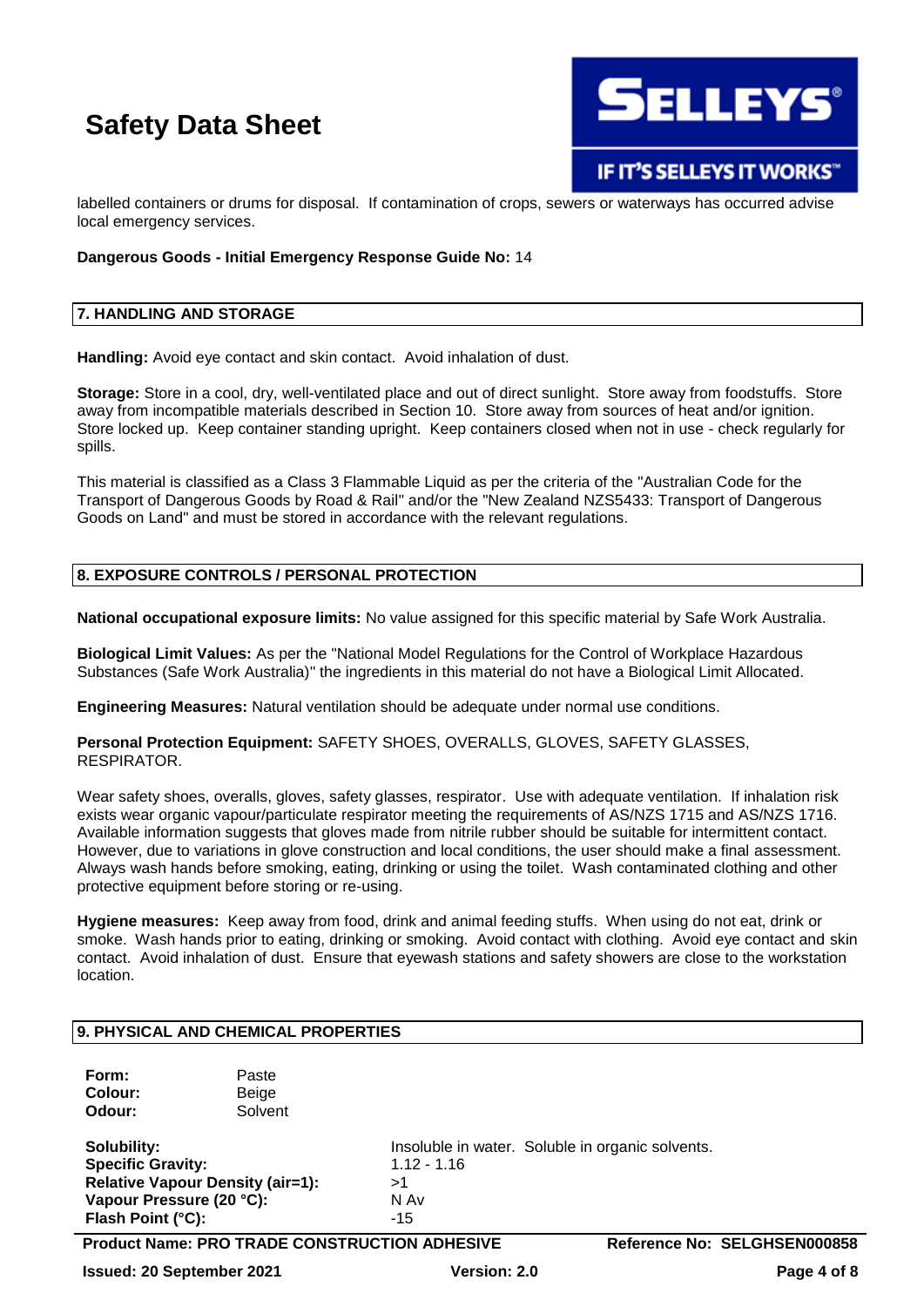

### **IF IT'S SELLEYS IT WORKS"**

**Flammability Limits (%):** N Av Autoignition Temperature (°C): >200 **Melting Point/Range (°C):** N Av **Boiling Point/Range (°C):** N Av **pH:** N App<br>Viscositv: N App **Total VOC (g/Litre):** N Av

**Viscosity:** >21 mm²/sec @ 40 °C

(Typical values only - consult specification sheet)  $N Av = Not available, N App = Not applicable$ 

### **10. STABILITY AND REACTIVITY**

**Chemical stability:** This material is thermally stable when stored and used as directed.

**Conditions to avoid:** Elevated temperatures and sources of ignition.

**Incompatible materials:** Oxidising agents.

**Hazardous decomposition products:** Oxides of carbon and nitrogen, smoke and other toxic fumes.

**Hazardous reactions:** No known hazardous reactions.

### **11. TOXICOLOGICAL INFORMATION**

No adverse health effects expected if the product is handled in accordance with this Safety Data Sheet and the product label. Symptoms or effects that may arise if the product is mishandled and overexposure occurs are:

### **Acute Effects**

**Inhalation:** Material may be an irritant to mucous membranes and respiratory tract.

**Skin contact:** Contact with skin will result in irritation.

**Ingestion:** Swallowing can result in nausea, vomiting and irritation of the gastrointestinal tract.

**Eye contact:** An eye irritant. Exposure to the dust may cause discomfort due to particulate nature. May cause physical irritation to the eyes.

### **Acute toxicity**

**Inhalation:** This material has been classified as not hazardous for acute inhalation exposure. Acute toxicity estimate (based on ingredients):  $LC_{50} > 5.0$  mg/L for dust.

**Skin contact:** This material has been classified as not hazardous for acute dermal exposure. Acute toxicity estimate (based on ingredients):  $LD_{50} > 2,000$  mg/Kg bw

**Ingestion:** This material has been classified as not hazardous for acute ingestion exposure. Acute toxicity estimate (based on ingredients):  $LD_{50} > 2,000$  mg/Kg bw

**Corrosion/Irritancy:** Eye: this material has been classified as a Category 2A Hazard (reversible effects to eyes). Skin: this material has been classified as a Category 2 Hazard (reversible effects to skin).

**Sensitisation:** Inhalation: this material has been classified as not a respiratory sensitiser. Skin: this material has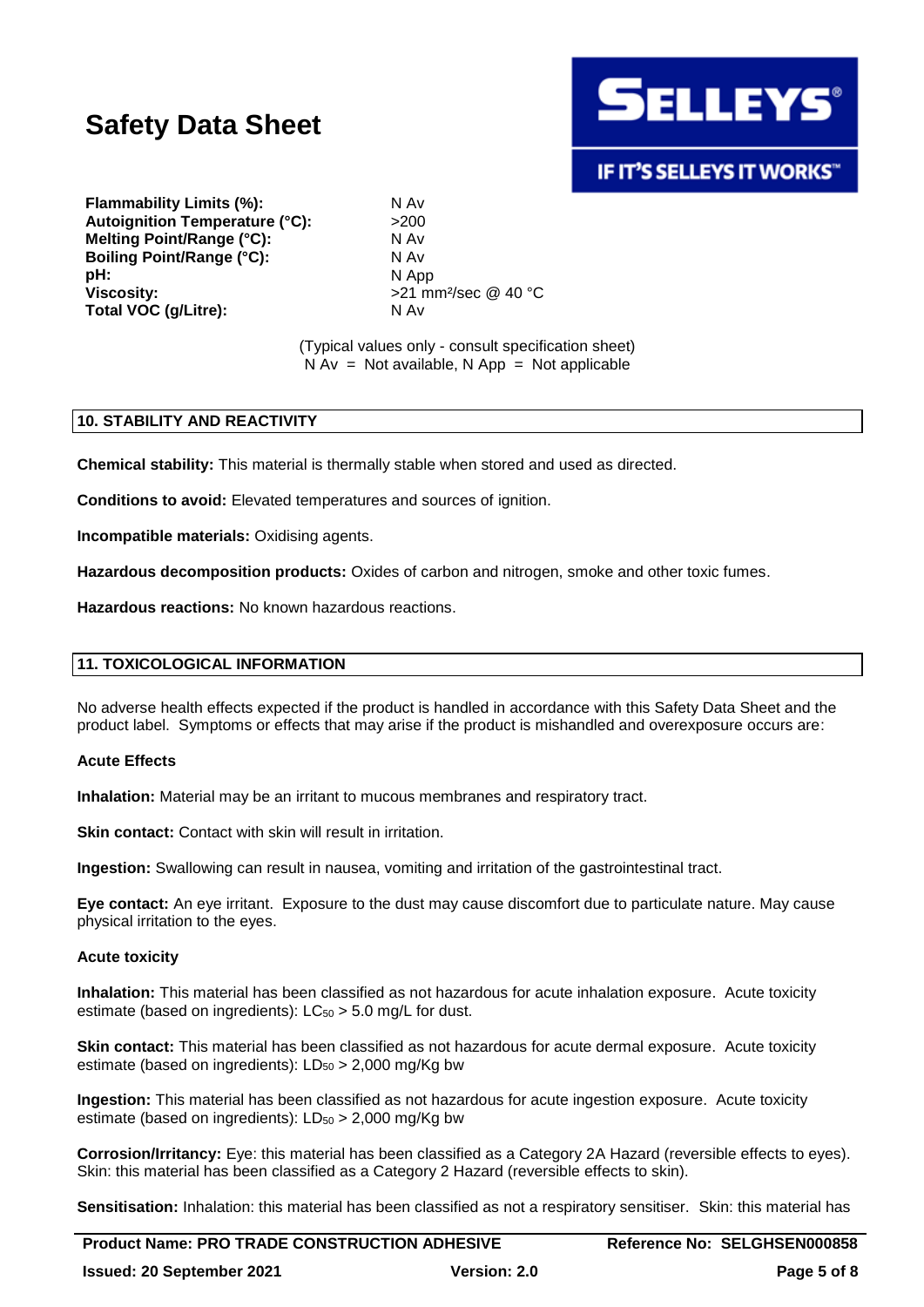

been classified as not a skin sensitiser.

**Aspiration hazard:** This material has been classified as not an aspiration hazard.

**Specific target organ toxicity (single exposure):** This material has been classified as a Category 1 Hazard.

**Chronic Toxicity**

**Mutagenicity:** This material has been classified as not a mutagen.

**Carcinogenicity:** This material has been classified as not a carcinogen.

**Reproductive toxicity (including via lactation):** This material has been classified as not a reproductive toxicant.

**Specific target organ toxicity (repeat exposure):** This material has been classified as not a specific hazard to target organs by repeat exposure.

### **12. ECOLOGICAL INFORMATION**

Avoid contaminating waterways.

**Acute aquatic hazard:** This material has been classified as not hazardous for acute aquatic exposure. Acute toxicity estimate (based on ingredients): > 100 mg/L

**Long-term aquatic hazard:** This material has been classified as not hazardous for chronic aquatic exposure. Non-rapidly or rapidly degradable substance for which there are adequate chronic toxicity data available OR in the absence of chronic toxicity data, Acute toxicity estimate (based on ingredients): >100 mg/L, where the substance is not rapidly degradable and/or BCF  $<$  500 and/or log  $K_{ow}$   $<$  4.

**Ecotoxicity:** No information available.

**Persistence and degradability:** No information available.

**Bioaccumulative potential:** No information available.

**Mobility:** No information available.

### **13. DISPOSAL CONSIDERATIONS**

Persons conducting disposal, recycling or reclamation activities should ensure that appropriate personal protection equipment is used, see "Section 8. Exposure Controls and Personal Protection" of this SDS.

If possible material and its container should be recycled. If material or container cannot be recycled, dispose in accordance with local, regional, national and international Regulations.

### **14. TRANSPORT INFORMATION**

### **ROAD AND RAIL TRANSPORT**

Classified as Dangerous Goods by the criteria of the "Australian Code for the Transport of Dangerous Goods by Road & Rail" and the "New Zealand NZS5433: Transport of Dangerous Goods on Land".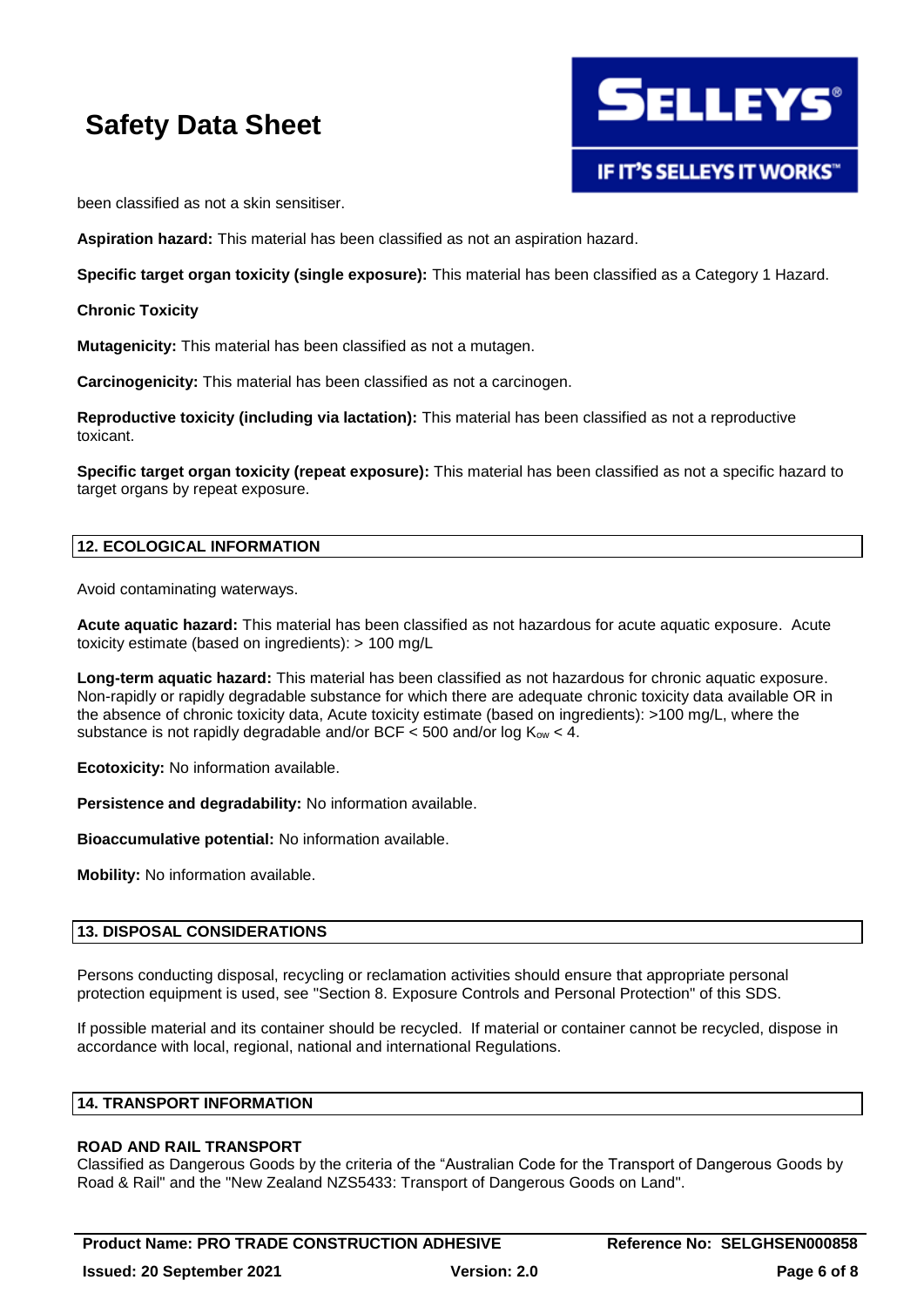

IF IT'S SELLEYS IT WORKS"



**UN No:** 1133 **Dangerous Goods Class:** 3 **Packing Group:** III **Hazchem Code:** •3Y **Emergency Response Guide No:** 14 **Limited Quantities** 5 L

**Proper Shipping Name:** ADHESIVES

**Segregation Dangerous Goods:** Not to be loaded with explosives (Class 1), flammable gases (Class 2.1), if both are in bulk, toxic gases (Class 2.3), spontaneously combustible substances (Class 4.2), oxidising agents (Class 5.1), organic peroxides (Class 5.2), toxic substances (Class 6.1), infectious substances (Class 6.2) or radioactive substances (Class 7). Exemptions may apply.

### **MARINE TRANSPORT**

Classified as Dangerous Goods by the criteria of the International Maritime Dangerous Goods Code (IMDG Code) for transport by sea. This material is classified as a Marine Pollutant (P) according to the International Maritime Dangerous Goods Code.



| UN No:                 | 1133 |
|------------------------|------|
| Dangerous Goods Class: | З    |
| <b>Packing Group:</b>  | Ш    |
|                        |      |

**Proper Shipping Name:** ADHESIVES

### **AIR TRANSPORT**

Classified as Dangerous Goods by the criteria of the International Air Transport Association (IATA) Dangerous Goods Regulations for transport by air.



| UN No:                       | 1133             |
|------------------------------|------------------|
| Dangerous Goods Class:       | 3                |
| <b>Packing Group:</b>        | Ш                |
| <b>Proper Shipping Name:</b> | <b>ADHESIVES</b> |

**15. REGULATORY INFORMATION**

**This material is not subject to the following international agreements:**

### **Product Name: PRO TRADE CONSTRUCTION ADHESIVE Reference No: SELGHSEN000858**